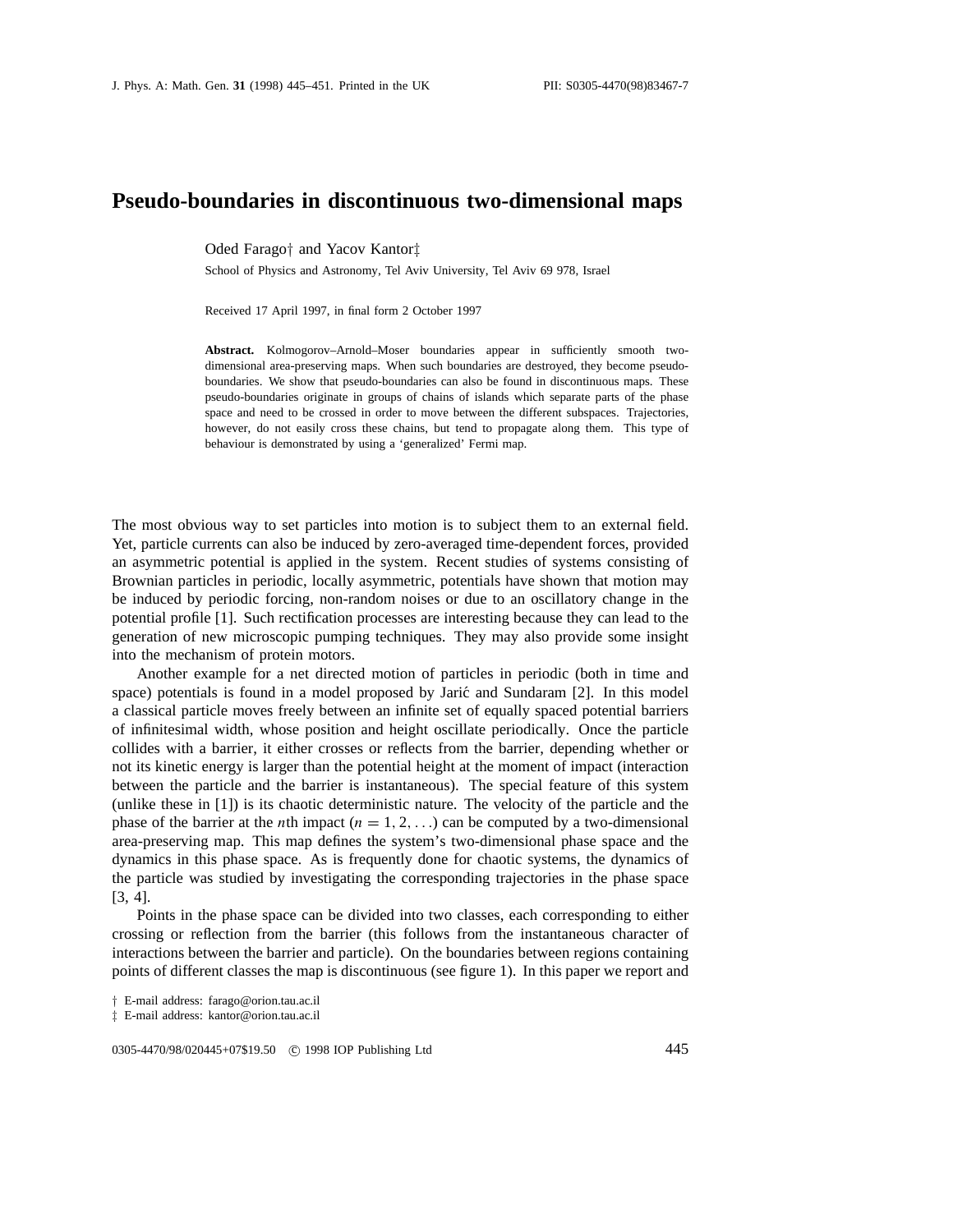

**Figure 1.** Regions in the  $(t - V)$  phase space of points mapped by the submaps of crossing and reflection, for a barrier mean height  $H_0 = 500$ . The map is discontinuous over the curves separating the different regions.

qualitatively explain an interesting phenomenon observed while studying this discontinuous map. Pictures of the phase space constructed (by plotting several trajectories originating from different initial conditions) for different values of the map's parameters, displayed two types of dynamics in the phase space. Most of the phase space consists of a *stochastic sea*, which a typical trajectory covers ergodically. Some initial conditions, on the other hand, led to *regular* dynamics over Kolmogorov–Arnold–Moser (KAM) curves. Considering the diffusion of trajectories in the stochastic regimes, the existence of these KAM curves is very important. If they exist, they bound different parts of the stochastic sea, that is, prevent trajectories from leaving or entering them. KAM curves usually appear in two forms: closed curves form small isolated islands in the stochastic sea. Open (non-closed) curves, which are 'stretched along the stochastic sea', disconnect the stochastic sea into separate, inaccessible seas. According to the KAM theorem [5–7], KAM curves do not appear in discontinuous maps as is ours*†*. To be more accurate: a KAM curve cannot intersect a discontinuity line of the map. Therefore, in our map, small islands do appear provided that they lie in a region where the map is smooth, i.e. on one side of the discontinuity lines shown in figure 1 (they appear around *locally* stable periodic points). Open KAM curves, which intersect a discontinuity line, do not exist. The name KAM curve is used throughout this paper to denote the forbidden open curves.

Since KAM curves do not exist, the stochastic sea is a single connected unit with only a few islands excluded. The motion over a connected (invariant) component of the phase space is ergodic and therefore a trajectory starting at almost any point in the stochastic sea, will eventually explore this entire region. Numerical observations have shown that the number of iterations needed to explore completely the stochastic sea varies, within more than three orders of magnitude, for different values of the map's parameters. When this number was

*<sup>†</sup>* For two-dimensional nearly integrable maps, the continuity of the first derivative is a necessary condition for the existence of KAM curves, while the continuity of the second derivative is a sufficient one [8].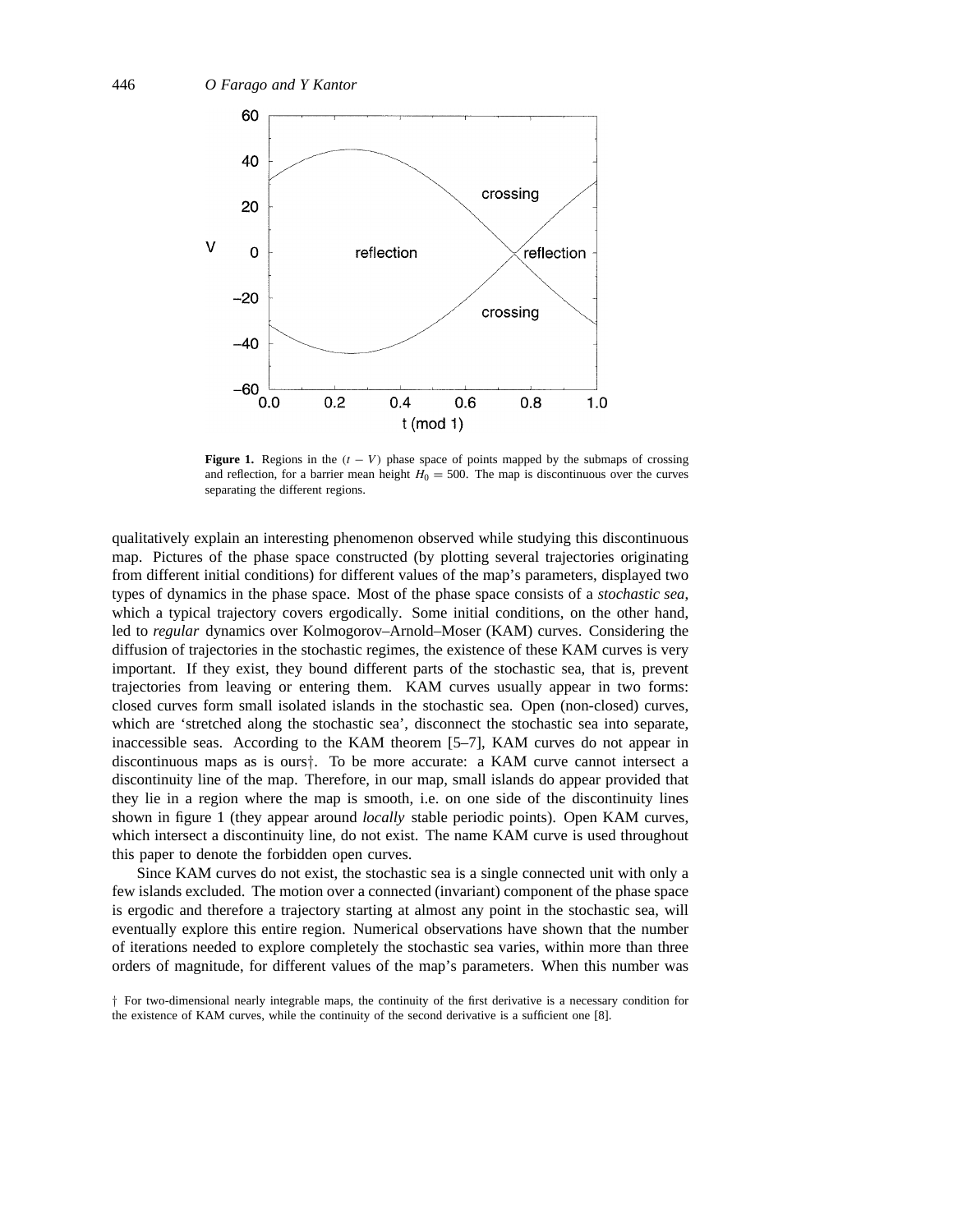large, the stochastic sea seemed to be divided into smaller parts in which trajectories travelled for long time intervals before moving from one to the other. The boundaries between the different parts are called *pseudo* (*partial*) boundaries. Their appearance does not violate the ergodicity hypothesis, it simply implies that it is valid only for timescales much larger than the characteristic escape time from each pseudo-bounded part of the stochastic sea.

Each KAM boundary is destroyed when the map's control parameter exceeds some critical value. At the critical point an infinite number of gaps are formed in the torus and it turns into a Cantor set (hence called a *cantorus*) [9, 10]. As we continue to change the control parameter, the flux across the cantorus increases from its zero value at the critical point*†*. Thus, close to the critical point, the flux across a cantorus is low and cantorus serves as a pseudo-boundary. Cantori, like KAM tori, do not appear in discontinuous maps (an exception are piecewise linear maps [11]). In this paper we show that pseudo-boundaries are found in discontinuous maps due to other reasons. They are formed by chains of islands surrounding different areas of the phase space. In order to leave these areas, trajectories need to diffuse *across* the chains, which usually appear in groups. However, the motion in the vicinity of the chains, tends to be *along* the chains, in a way that resembles the regular motion over the chains.

In smooth maps, cantori and chains of islands are deeply related. For each torus, cantorus or chain of islands, there is a corresponding *winding number* (for the definition of winding numbers see, for example, [12]). Tori and cantori have irrational winding numbers while chains of islands have rational ones. Green [13] has shown that close to any torus or cantorus, there are infinitely many chains of islands whose winding numbers are successive finite truncations of the continued fraction representing the irrational winding number of the torus or cantorus. It has also been shown [14, 15] that the flux across a cantorus is the limit of the flux across its approximating chains of islands. This last result means that chains of islands which approximate cantori that serve as pseudo-boundaries (i.e. which the flux across them is low) are pseudo-boundaries themselves. For discontinuous maps, this picture does not hold. We do not attempt to explain why chains (which are actually long periodic orbits whose surrounding islands have chain-like pattern in the phase space) exist in certain locations in the phase space. We just want to demonstrate that once chains appear they can form a pseudo-boundary for the diffusion in the phase space.

We consider a classical particle of unit mass, moving in one dimension between equidistant potential barriers, each of an infinitesimal width and finite height, *H (t)*. The barriers oscillate with the same frequency and in phase. Their velocity is given by  $v(t) = v_b g(t)$ , while  $H(t) = H_0[1 + g(t)]$ , where  $g(t) = \sin(2\pi t)$ . The particle moves freely between the barriers, occasionally colliding with them. At each impact it can either cross or be reflected from the barrier. It crosses the barrier if its kinetic energy in the reference frame of the barrier exceeds the height of the potential barrier at the moment of impact, i.e.  $|V_n - v(t_n)| > \sqrt{2H(t_n)}$ , where  $t_n$  and  $V_n$  are, respectively, the time of the *nth* impact and the velocity of the particle before that impact. If the particle crosses the barrier, its velocity is not changed. If it is reflected, on the other hand, its velocity reverses is sign and changes by twice the velocity of the barrier. In order to calculate the moment of the next impact, one needs to consider the motion of both the particle and the barriers. We made the approximation that the distance travelled between two consecutive collisions is constant and equals to the distance between two barriers, *L*, as if the barriers do not change their position. A similar approach was used in [16] for the Fermi accelerator model

*<sup>†</sup>* The flux across a curve is the fraction of trajectories (uniformly distributed on one of the sides of the curve) which cross the curve in a time unit (e.g. per iteration). This flux is proportional to the total area from which trajectories are mapped form one side of the curve to the other.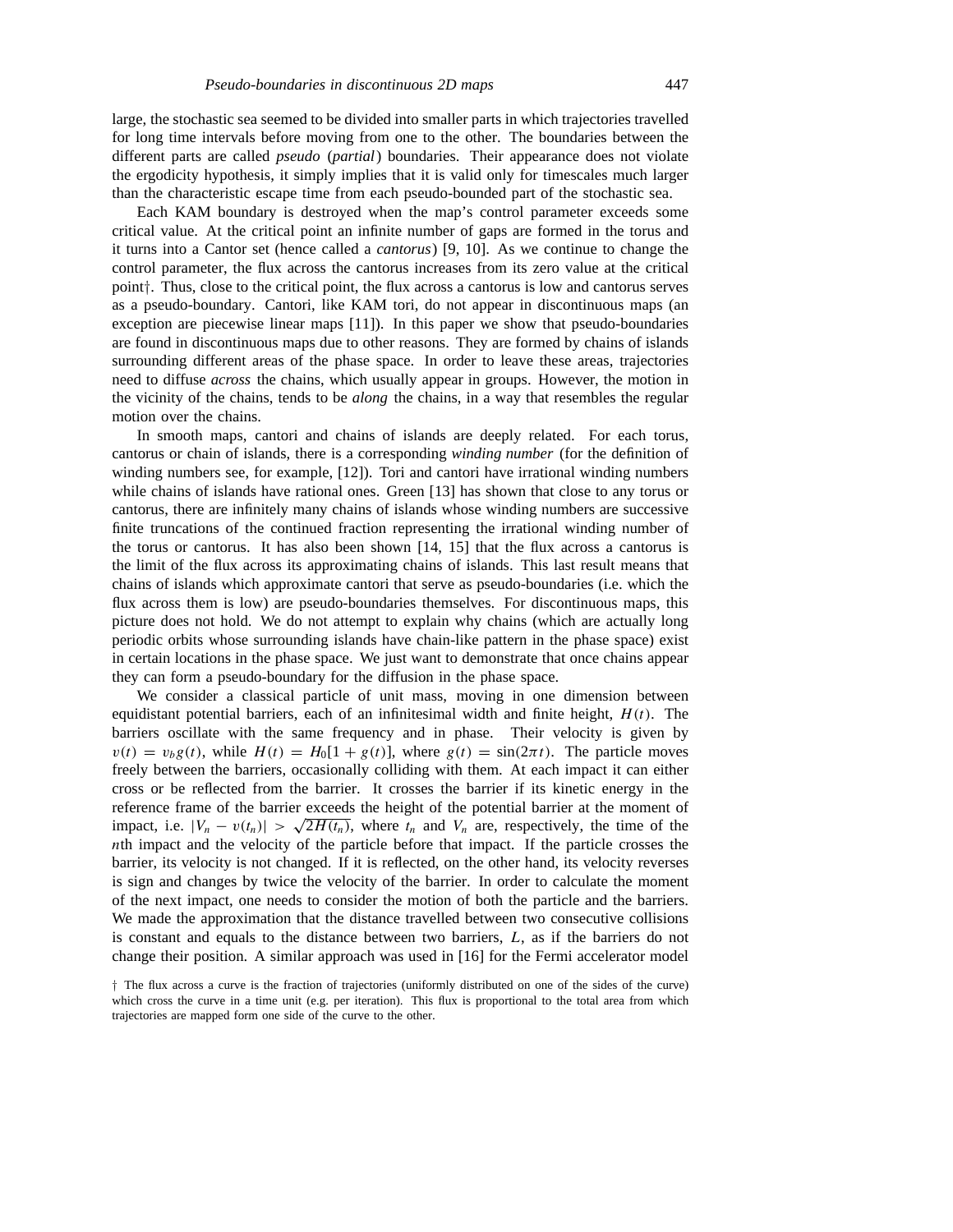(a ball bouncing between two walls [17]). All this can be summarized by the following two-dimensional map:

$$
V_{n+1} = \begin{cases} V_n & |V_n - v(t_n)| > \sqrt{2H(t_n)} \text{ (crossing submap)}\\ -V_n + 2v(t_n) & |V_n - v(t_n)| \le \sqrt{2H(t_n)} \text{ (reflection submap)} \end{cases}
$$
(1)

$$
t_{n+1} = t_n + \frac{L}{|V_{n+1}|} \pmod{1}.
$$
 (2)

We note that: (1) only time modulo period  $(= 1)$  of  $g(t)$ , which we denote as phase, is relevant. (2) The approximation made in assuming that the barriers do not change their position, leads to a non-physical description of the dynamics when the velocity of the particle is comparable with or smaller than  $v(t)$ . In particular, although the particle is reflected backwards, the reflection submap may not reverse the sign of *Vn*. In order to overcome this non-physical situation, we replace  $V_{n+1}$  with  $-V_{n+1}$  if it has the same sign as *Vn*.

We chose the mean height of a barrier,  $H_0$ , to be the control parameter, while we set the other parameters  $L = 100$  and  $v_b = \frac{1}{2}$ . For the special case  $H_0 = \infty$ , barrier crossing is impossible and the map reduces to the Fermi map*†*. For finite *H*0, the map is discontinuous. Figure 1 shows the discontinuity lines in the  $(V - t)$  phase space which separate the regions mapped by the different submaps of crossing and reflection (for  $H_0 = 500$ ). The map is area-preserving since both submaps are area preserving and since their ranges do not overlap. For  $V > V_{\text{max}} \equiv 2\sqrt{H_0} + v_b$  and  $V < V_{\text{min}} \equiv -2\sqrt{H_0} + v_b$ , points in the  $(V - t)$ phase space are mapped only by the crossing submap (the kinetic energy is sufficiently large to cross the barriers at any phase), hence the motion in this part of the phase space is over the lines  $V = V_0$  = constant. The stochastic sea lies between  $V_{\text{min}}$  and  $V_{\text{max}}$ , including several islands. As already explained, a picture of it is made by starting at almost any one of its points, iterating the map a sufficiently large number of times and plotting the resulting trajectories,  $\{(t_n, V_n); n = 0, 1, 2, \ldots\}.$ 

We performed this procedure for various values of  $H_0$ . For  $H_0$  values below 1000, it took less than  $10<sup>3</sup>$  iterations for a typical trajectory to visit almost any region of the stochastic sea. After  $10^6-10^7$  iterations we could not observe an improvement in the resolution of the plots of the phase space. As expected, apart from some embedded chains of islands, the trajectory wandered in the entire region between  $V_{\text{min}}$  and  $V_{\text{max}}$ . For  $H_0 > 1000$ , the situation was quite different. Figure 2 depicts the velocities  $V_n$  and phases  $t_n$  of the first  $2 \times 10^{10}$  collisions between the particle and the barriers. The velocities appear to remain smaller than 63, while the stochastic sea ranges between  $V_{\text{min}} = -99.5$  and  $V_{\text{max}} = 100.5$ .

A pseudo-boundary exists around  $|V| \sim 63$ . A closer look at that area of the phase space reveals a few adjacent chains of islands, located one above the other, whose shapes are similar to the boundary of the area plotted in figure 2. One of these chains is shown in figure 3. It is composed of two velocity branches, in the upper  $(V > 0)$  and lower  $(V < 0)$ halves of the phase space, between which the motion alternates. The effect of this chain on the motion close to it is depicted in the inset of figure 3, showing an enlargement of a small segment of the chain. A narrow stochastic layer appears below the chain (above it, if the negative velocity branch is considered). We found that trajectories can move over this narrow layer for thousands of iterations before leaving it, usually falling back into the stochastic sea. (In several simulations we were able to find trajectories which moved  $\sim 10^5$ successive iterations over this specific layer.) Two features resemble the behaviour close to

*<sup>†</sup>* The standard Fermi map describes a ball bouncing between a fixed and an oscillating wall, while for  $H_0 = \infty$ our map describes a motion between two oscillating walls.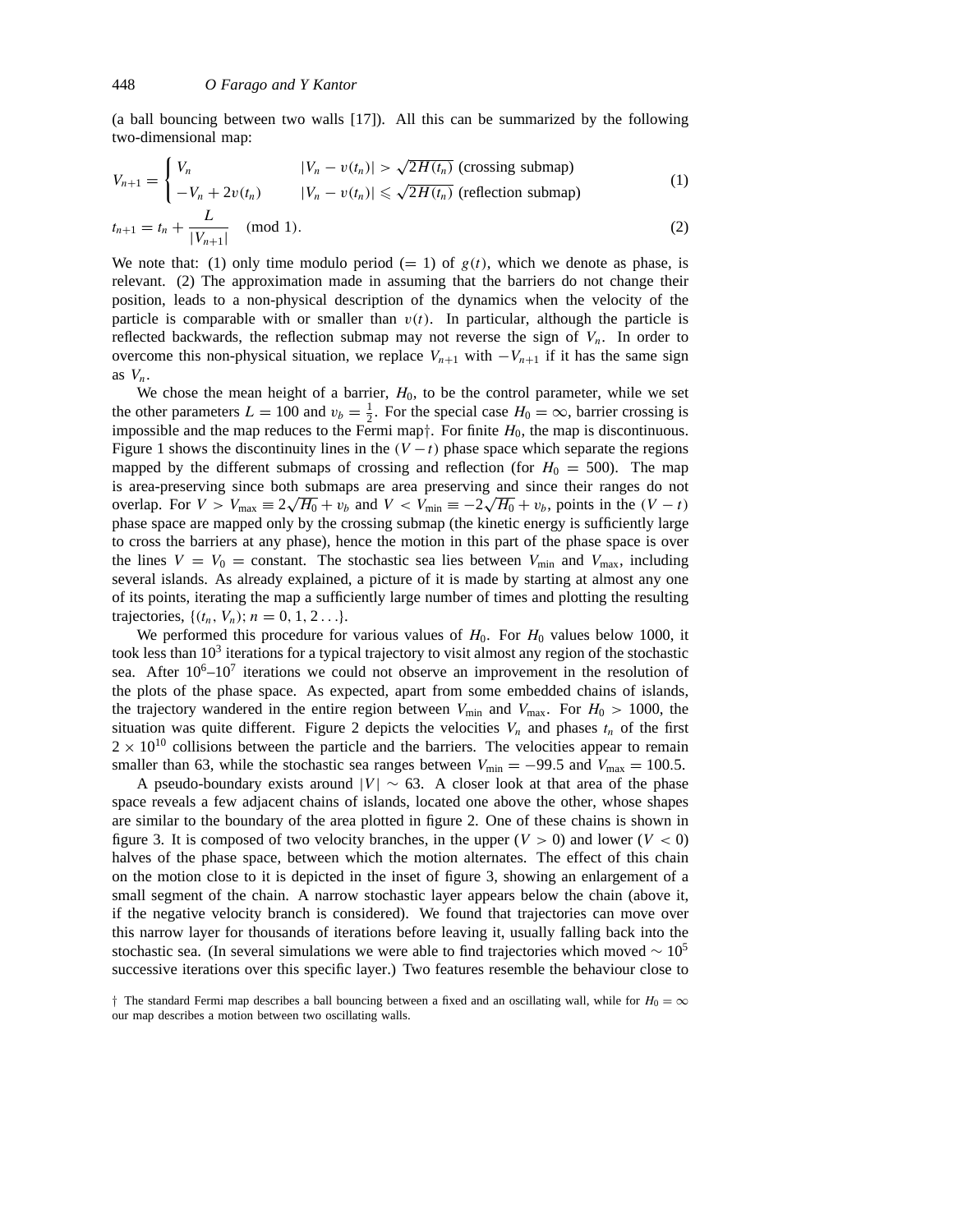

**Figure 2.** The subspace explored after  $2 \times 10^{10}$  iterations of the map for a barrier mean height  $H_0 = 2500$ . Each point denotes the velocity of the particle  $V_n$  and the phase of the barrier,  $t_n$ , at the *n*th collision.



**Figure 3.** A chain which appears in phase space around  $|V| \sim 63$  for a barrier mean height  $H_0 = 2500$ . Its shape resembles the boundary of the area shown in figure 2. The inset is a magnification of a small part of the chain, showing few of its islands. A narrow stochastic layer is located just below the chain which serves as a pseudo-boundary. Trajectories that reach the stochastic layer, may move over it for thousands of iterations before either falling back into the stochastic sea (the usual case) or crossing the chain (the rare scenario).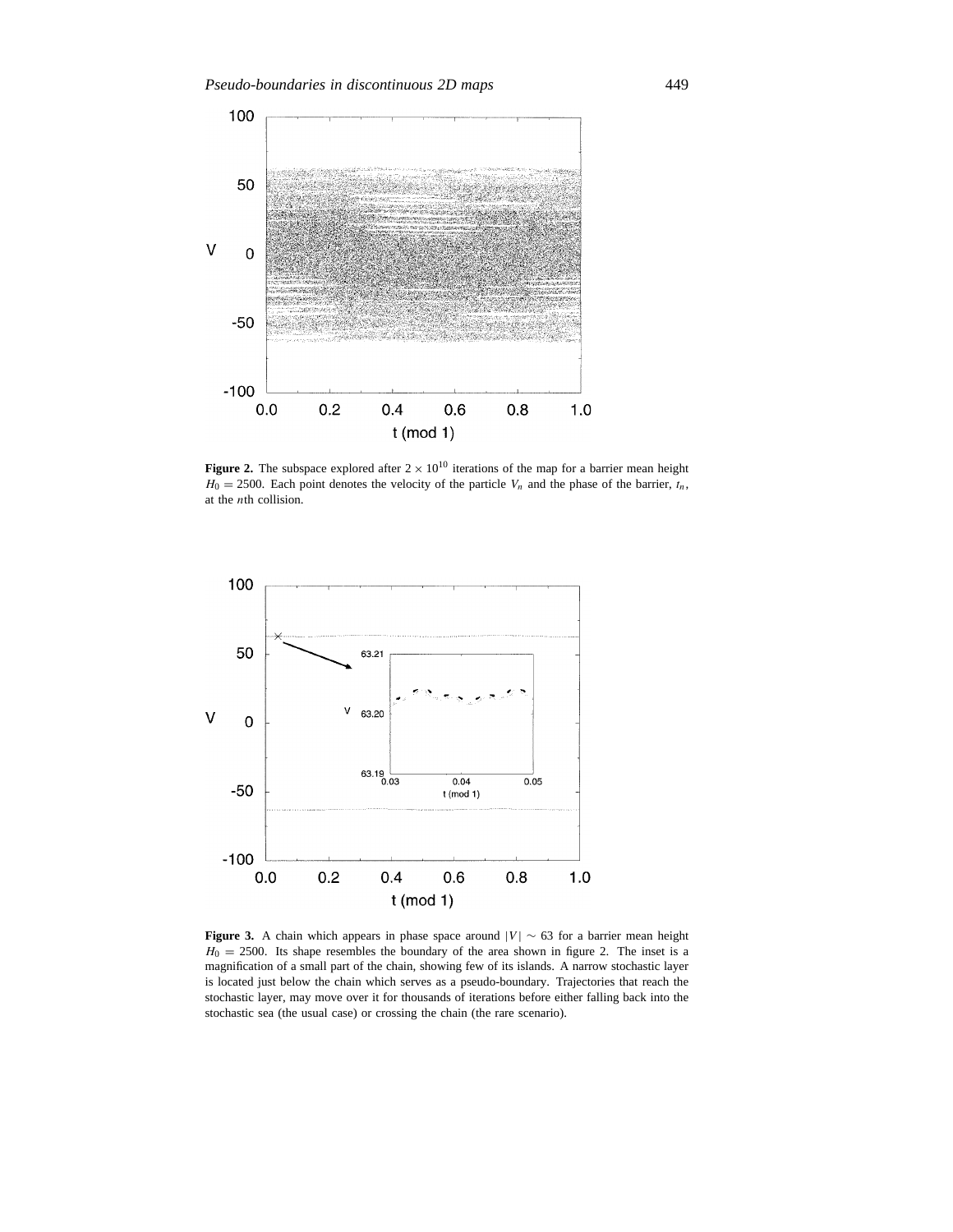

**Figure 4.** A few adjacent chains of islands found in the phase space for a barrier mean height  $H_0 = 2500$ , forming together a pseudo-boundary. The numbers inside the islands label the different chains. The number of islands in the chains labelled 1–6, in the upper (lower) half of the phase space, are respectively: 27 (33), 37 (47), 49 (59), 60 (72), 420 (466), 157 (164). The dots and open squares belong to two stochastic trajectories wandering, respectively, above and below the chain labelled 5. (Only a small part of the positive velocity branches of the chains is shown here.)

a KAM torus or a cantorus: (1) the motion is restricted to one side of the boundary (the chain), and (2) the motion is correlated to the boundary and only gradually deviates from it. As for a cantorus, if the chain is long and narrow with only small gaps between the islands, there are only small areas from which a trajectory can jump from one of its sides to the other.

Figure 3 demonstrates the effect of a single long chain with islands located close to each other. The stochastic motion near such a chain is highly correlated. It, roughly, follows the regular motion over the chain and only slowly deviates from it. But when a pseudo-boundary appears, we usually observe a group of several chains, lying closely one above the other, and not only a single chain. Trajectories need to diffuse across all these chains in order to move to another subspace. However, due to the character of the motion near the chains, they tend to move along them. Suppose a trajectory enters between a few chains, close to one of them. It propagates along the chain, while gradually moving away. If there are a few nearby chains, then while it moves away from one chain it gets closer to another, along which it propagates for subsequent iterations. This is an over-simplified picture since it is not always possible to relate the motion to a particular chain at each instance, yet, it qualitatively explains the character of the motion in this 'band of chains'. The trajectory can be trapped between the chains for many iterations. If it succeeds in crossing all of them, it escapes. Usually, however, after spending some time wandering between the chains, it 'falls back' into the stochastic sea. Figure 4 depicts six chains and two stochastic trajectories. Note that while one of the trajectories (open squares) travels between the chains labelled 1–5, the other trajectory (dots) is restricted to the area above